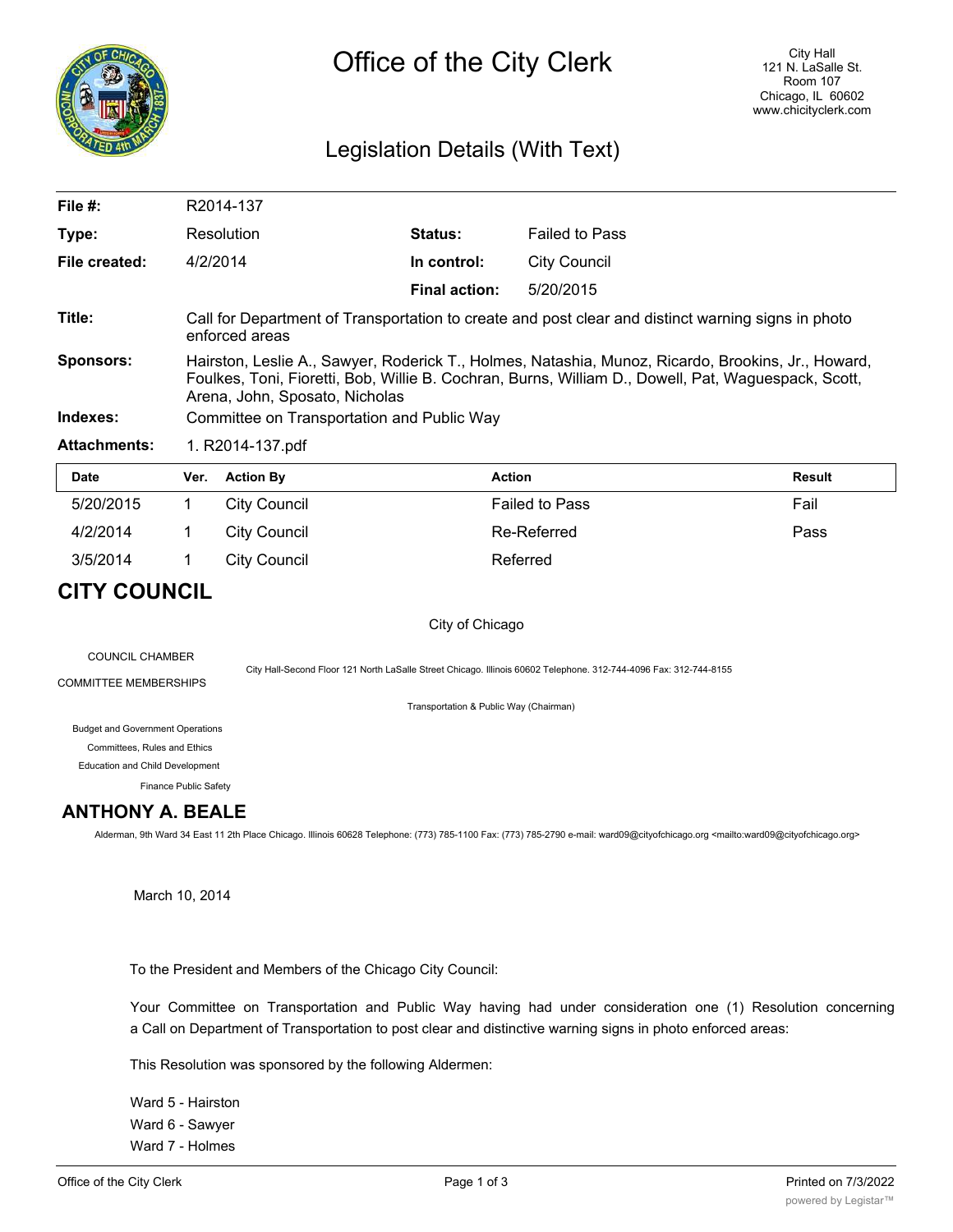Ward 22-Munoz Ward 21 - Brookins Ward 15 - Foulkes Ward 2 - Fioretti Ward 20- Cochran Ward 4 - Burns Ward 3 - Dowel I Ward 32 - Waguespack Ward 45 - Arena Ward 36 - Sposato

Having had the same under advisement, begs leave to report and recommend that your Honorable Body re-refer the ordinance(s)/order(s) transmitted herewith the Committee on Pedestrian and Traffic Safety.

Respectfully submitted.

Anthony A. Beale Chairman

## **RESOLUTION ON CLARIFICATION OF SPEED CAMERA ALERT SIGNS**

**WHEREAS, motorists traveling in the city of Chicago would like to be law abiding citizens; and**

**WHEREAS, residents would like for pedestrians and children to be safe in their most vulnerable environments which is that of a school and park area; and**

**WHEREAS, the signs that indicate that there is a photo enforced speed area (speed camera) ahead are similar to the existing speed limit signs; and**

**WHEREAS, signs that indicate a motorist is approaching a photo enforced traffic signal (red light camera) is uniquely designed with a traffic signal illustration and the phrase "photo enforced"**

**WHEREAS, motorists should be driving at or below the posted speed limit, it is unfortunately a common occurrence that they travel in excess of the speed limit; and**

**WHEREAS, motorists driving 6 MPH and over in excess of the posted speed limit will be automatically fined between \$35 & \$100, therefore,**

**BE IT RESOLVED, that the Chicago Department of Transportation should post clear, distinctive signs and/ or striping that indicate that a motorist is approaching a school or park safety zone ;and**